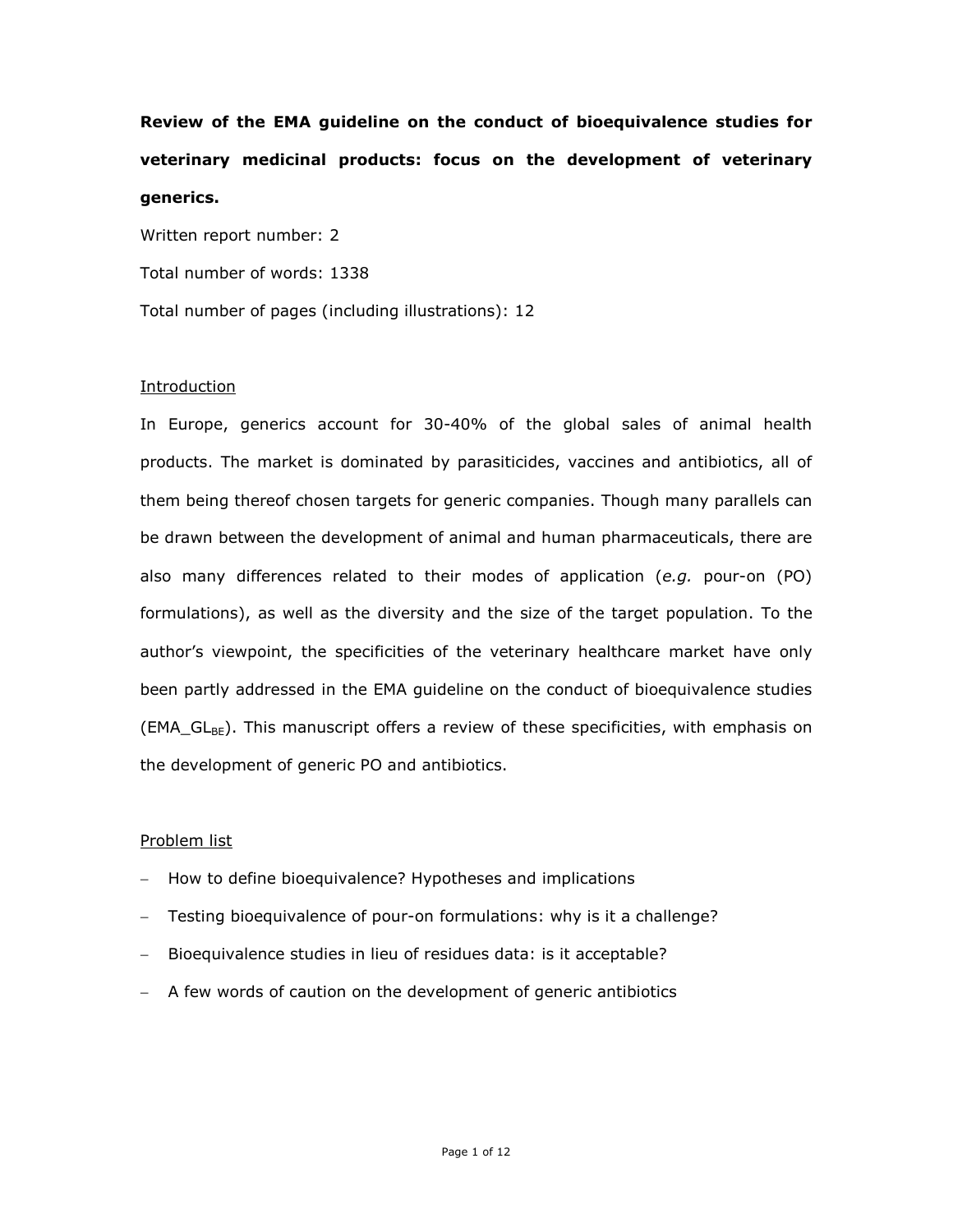### How to define bioequivalence? Hypotheses and implications

Bioequivalence refers to the absence of a greater-than-allowable difference between the systemic bioavailability of a test and that of a reference formulation containing the same active substance. The assumption behind bioequivalence is that if two formulations portray similar plasma concentration *vs.* time profiles, they would likewise compare in terms of effectiveness and safety (Toutain & Koritz, 1997). Determination of bioequivalence is supported by the statistical comparison of mean pharmacokinetic parameters *(i.e.* AUC and  $C_{\text{max}}$ ) in a subset of healthy subjects, hence the mention "average bioequivalence" (ABE). The range for  $AUC/C<sub>max</sub>$  of the new formulation is generally set at  $+/-$  20% of the mean AUC/C<sub>max</sub> of the reference formulation. Nevertheless, a 20% difference in exposure can have a substantial clinical effect, depending on the shape of the exposure-effect relationship, and the width of the therapeutic window (see Figure 1). Thereof, *a priori* bioequivalence limits should be chosen based on clinical, not statistical grounds.

ABE does not guarantee that two formulations are indeed bioequivalent in a patient. In 1997, the Food and Drug Administration proposed additional guidance for the assessment of bioequivalence: population (PBE) and individual (IBE) bioequivalence. PBE and IBE combine the difference between population means and population variances; IBE further accounts for subject switchability from the pioneer to the generic formulation, referred to as subject-by-formulation interaction (Zariffa & Patterson, 2001). Based on available literature, there are only few situations where the comparison of average pharmacokinetic metrics (*i.e.* ABE) would not be suitable for bioequivalence testing: in case of highly variable drugs (HVDs) (*e.g.* PO formulations, see section below), or pharmaceuticals with narrow therapeutic index. In veterinary medicine, the determination of IBE is unrealistic for most of the drugs. However, assessing PBE would be a reasonable strategy in food-producing animals that are frequently medicated on a population basis.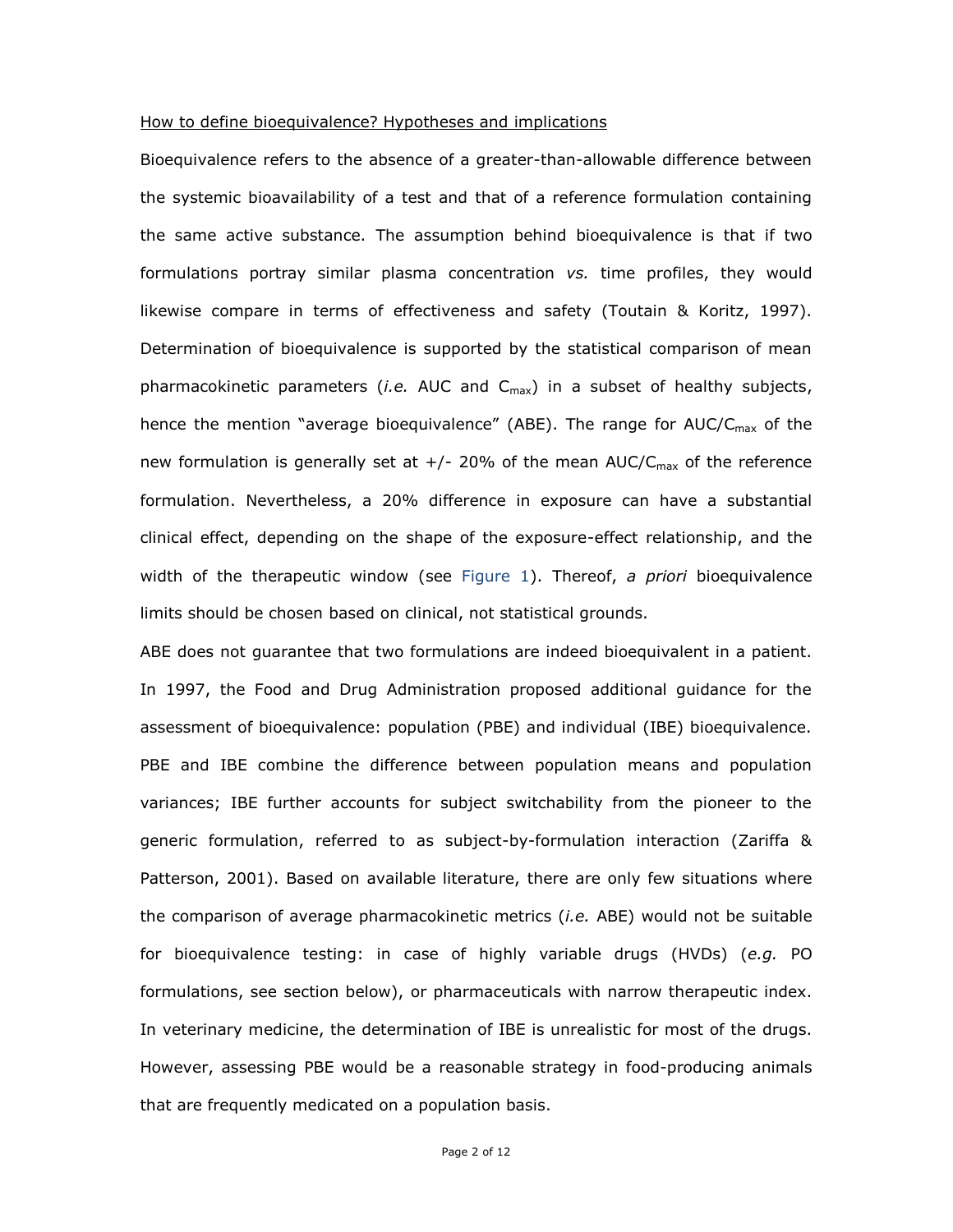## Testing bioequivalence of pour-on formulations: why is it a challenge?

In veterinary medicine, parasiticides sales account for one third of the global healthcare market. The portfolio is headed by topically applied formulations *e.g.* PO. The EMA\_GL<sub>BE</sub> reads: "*for pour-ons (...)* the main absorption route is through the *skin"*, which is contradicting findings from Laffont *et al.* (2003) who have estimated that only 10% of an ivermectin topical dose would be absorbed percutaneously. More recently, Imperiale *et al.* (2009) have shown that licking had a considerable effect on the availability of moxidectin when applied topically (*i.e.* 12.3 and 4.4 fold increase in AUC  $_{(0-5 \text{ days})}$  in plasma and milk, respectively) (see Figure 2). Such variations can result in significant differences in efficacy, as shown in Figure 3 (internal data, undisclosed compound).

This triggers the question of whether licking behavior should be factored into PO bioequivalence trials. From a theoretical viewpoint, showing bioequivalence in both "licking" *vs.* "non-licking" situations seems appealing. In practice though, licking behavior would only be an issue in case of a licking-by-formulation interaction. This situation may occur with non-palatable formulations and results in inconsistent intake compared with the pioneer (more palatable) formulation.

Another feature of PO formulations that makes the demonstration of bioequivalence even more difficult lies in their highly variable disposition<sup>1</sup>. High within-subject variability (WSV) can result in underpowered studies leading to the possible rejection of bioequivalence of a truly bioequivalent formulation. One could repeat the study with a greater number of subjects to meet the bioequivalence criteria, yet with high WSV the needed study size could be cost-prohibitive<sup>2</sup>.

Lastly, because cattle lick each other, PO application should not only be viewed as an individual, but also as an oral collective treatment. Hence, there is some level of

 $\overline{a}$ 

<sup>1</sup> For HVDs the within subject variability of pharmacokinetics parameters (*e.g.* AUC) estimated from the ANOVA equals or exceeds 30%.

<sup>2</sup> Alternative methodologies (not discussed herein) have been proposed *e.g.* widening of bioequivalence limits, or replicate designs for single-dose studies.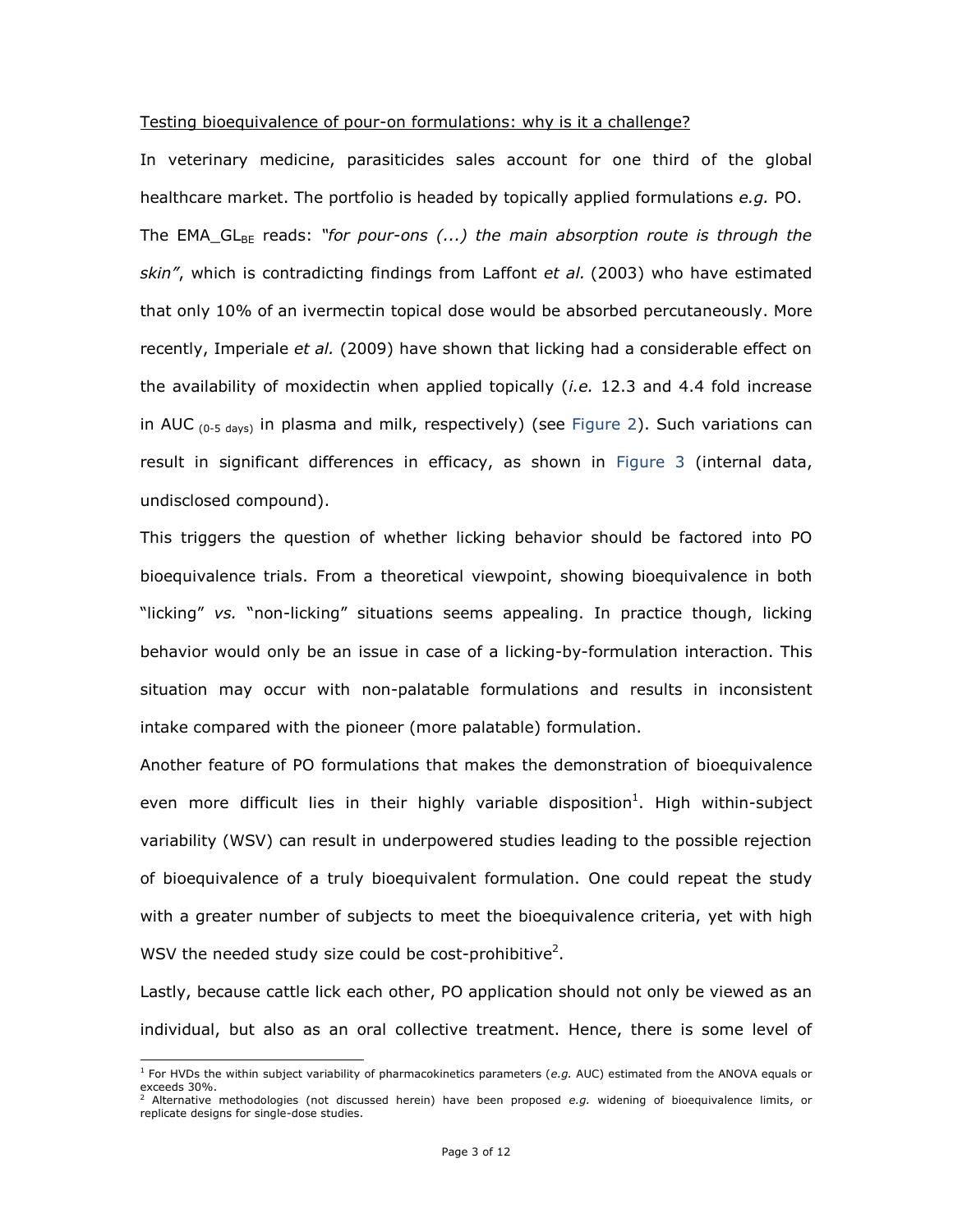intuitive appeal for using PBE instead of ABE to show bioequivalence of PO formulations.

# Bioequivalence studies in lieu of residues data: is it acceptable?

With the exception of formulations having a potential to leave local residues (*e.g.* injectables), the EMA\_GL<sub>BE</sub> supports the use of bioequivalence studies for extrapolation of withdrawal times (WTs). Statistics associated with these concepts are however fundamentally different:

- Bioequivalence (ABE) is supported by the statistical comparison of *mean* pharmacokinetic parameters;
- While computation of WTs takes into account *population variability*, by determining tolerance limits (95% percentile in Europe (EU), 99% percentile in the United States (US)).

WTs are determined at a later point in time compared to the time interval used to demonstrate bioequivalence. As presented in Figure 4, two oral formulations could be bioequivalent but have different withdrawal times. As a matter of fact, showing bioequivalence does not guarantee that the upper one-sided 95% (EU)/99% (US) tolerance limit is below the maximum residual limit with 95% confidence for both formulations.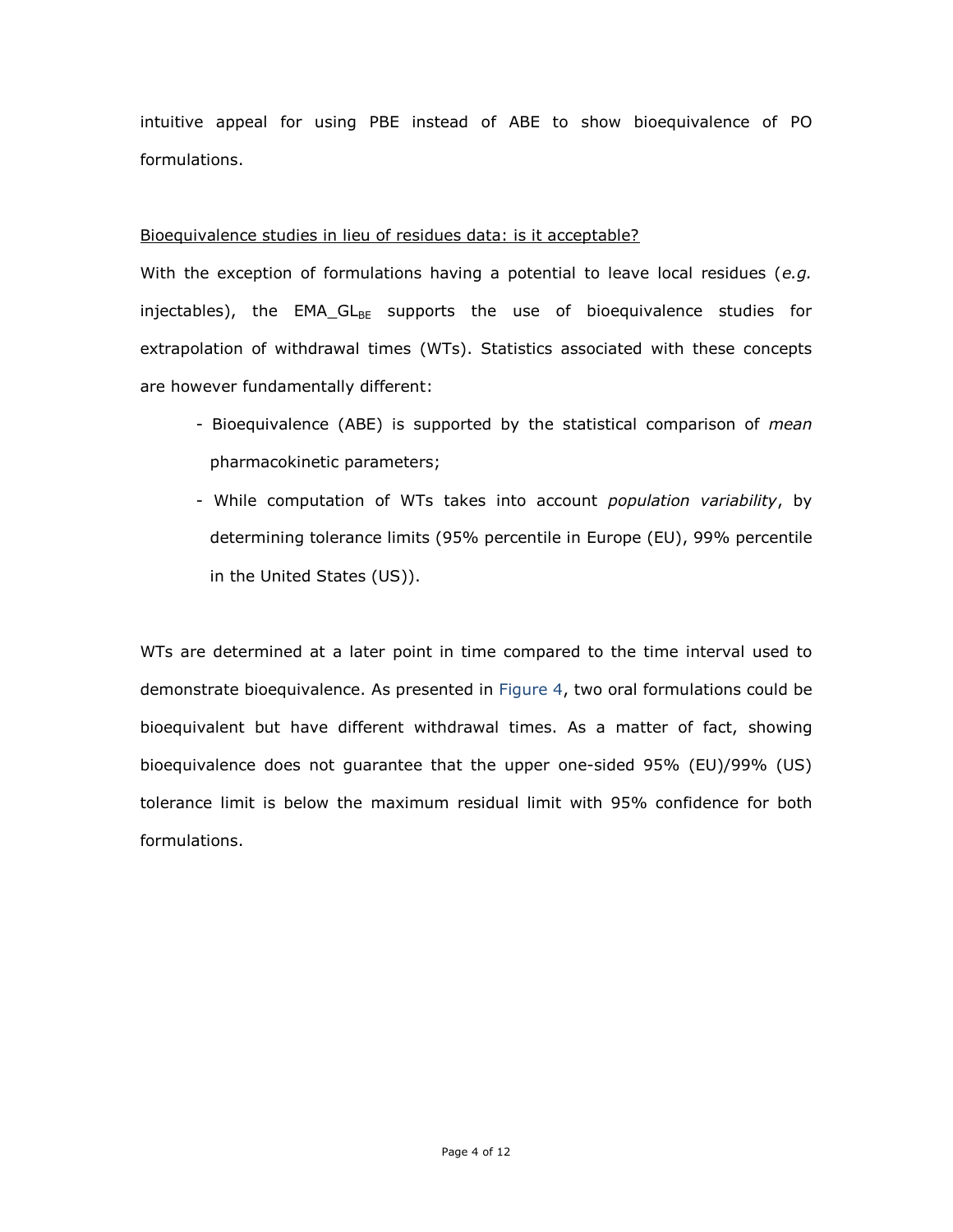### A few words of caution on the development of generic antibiotics

Antibiotics are one of the animal health's best-selling pharmaceuticals. Usage of antibiotics in animal species plays a role in the emergence and spread of resistance, making the development of veterinary generics a topic of great importance.

Several pharmacoeconomic studies have reported a correlation between the introduction of generics and the inflated consumption of certain classes of antibiotics (mostly quinolones), both in human (Monnet *et al.,* 2005) and veterinary (Chauvin *et al.,* 2008) medicine.

Further, the development of generic antibiotics has promoted the use of old antibiotics to the detriment of new (more active) agents. Less active class members are prone to select single-step mutants, thus facilitating the occurrence of other mutations that will make the bacteria resistant to all agents in the class.

As a result, many pathogens have become increasingly resistant to a large variety of antibiotics. Nowadays, about 70% of *Escherichia coli* isolates causing community or hospital-associated infections are resistant to amoxicillin (more than 20% are resistant to trimethoprim) (Finch, 2010).

### Concluding thoughts

Some specifics of the veterinary healthcare market have been reviewed in this document, yet additional uncovered topics would be worth a debate (*e.g.*  bioequivalence of extended release formulations, intramammary products, or medications intended for use in minor species).

The question of how to assess the bioequivalence of two formulations remains a complex domain that is even more challenging in veterinary medicine. Although ABE does not guarantee that two formulations are bioequivalent in a patient, there is little documented evidence of therapeutic failure following generic substitution. Still, it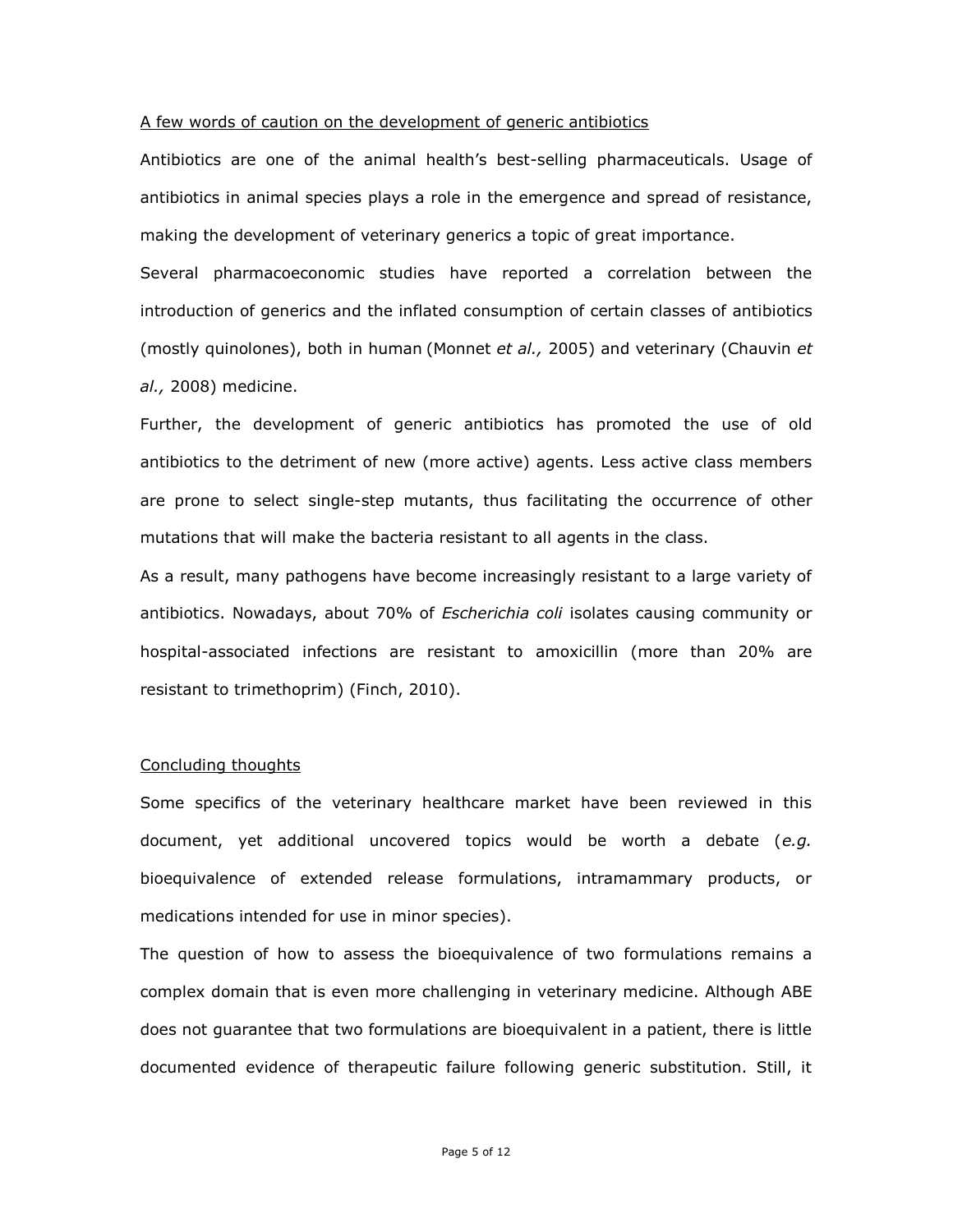would be reasonable to test PBE instead of ABE in food producing animals that are frequently medicated on a population basis (*e.g.* PO formulations).

Additional regulation is needed to lessen the impact of veterinary generics on the spread of antimicrobial resistance. One possibility would be to reevaluate the current dosing regimens and indications of old antibiotics that are being copied, using state of the art methodology<sup>3</sup> (Bousquet-Mélou & Toutain, 2010).

 $\overline{a}$ 

<sup>3</sup> *e.g.* placebo-controlled trials to assess the value of old antibiotics and justify treatment durations; pharmacokinetics/pharmacodynamic modeling for dose estimation.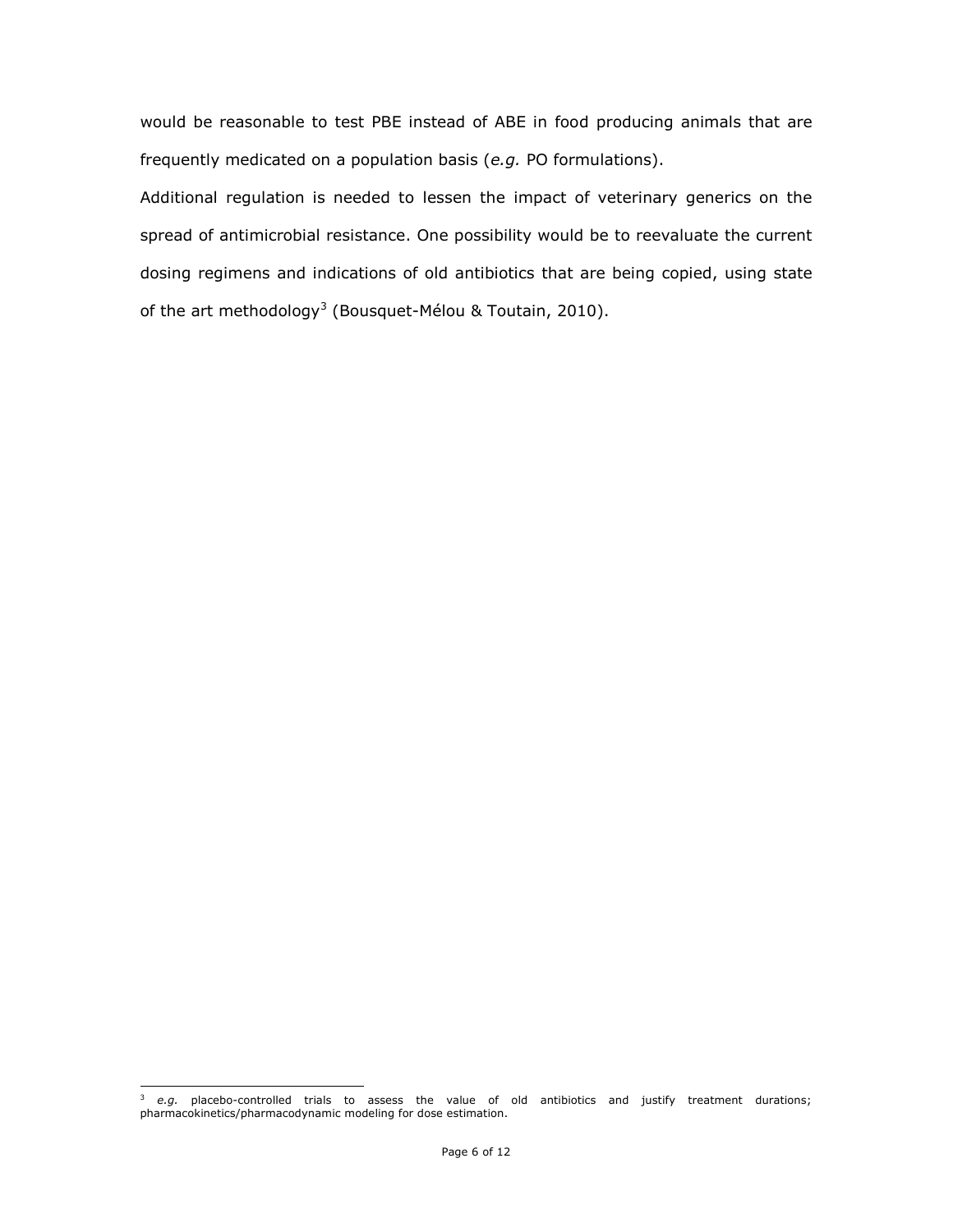### References

Barrett JS, Batra V, Chow A, Cook J, Gould AL, Heller AH *et al.* (2000). PhRMA perspective on population and individual bioequivalence. *J Clin Pharmacol,*  40(6):561-70.

Bousquet-Mélou A, Toutain PL (2010). Consequences of generics marketing on the antibiotic consumption and on the spread of resistance: facts and hypotheses. AAVPT/ECVCP Workshop on Bioequivalence Issues in Veterinary Medicine.

Chauvin C, Querrec M, Perot A, Guillemot D, Sanders P (2008). Impact of antimicrobial drug usage measures on the identification of heavy users, patterns of usage of the different antimicrobial classes and time-trends evolution. *J Vet Pharmacol Ther*, 31(4):301-11.

Finch R (2010). Generic antibiotics, antibiotic resistance, and drug licensing. *Lancet Infect Dis*, 11:754. Imperiale F, Sallovitz J, Farias C, Lifschitz A, Lanusse C (2009). Licking induced changes to the pattern of moxidectin milk elimination after topical treatment in dairy cows. *J Vet Pharmacol Ther*, 32(6):534-40.

Laffont CM, Bousquet-Mélou A, Bralet D, Alvinerie M, Fink-Gremmels J, Toutain PL (2003). A pharmacokinetic model to document the actual disposition of topical ivermectin in cattle. *Vet Res*, 34(4):445-60.

Monnet DL, Ferech M, Frimodt-Møller N, Goossens H (2005). The more antibacterial trade names, the more consumption of antibacterials: a European study. *Clin Infect Dis*, 41(1):114-7.

Toutain PL (2008). Bioequivalence: some challenge and issues. Informal CVMP/CMDv Paris.

Toutain PL, Koritz GD (1997). Veterinary drug bioequivalence determination. *J Vet Pharmacol Ther*, 20(2):79-90.

Zariffa NM, Patterson SD (2001). Population and individual bioequivalence: lessons from real data and simulation studies. *J Clin Pharmacol*. 41(8):811-22.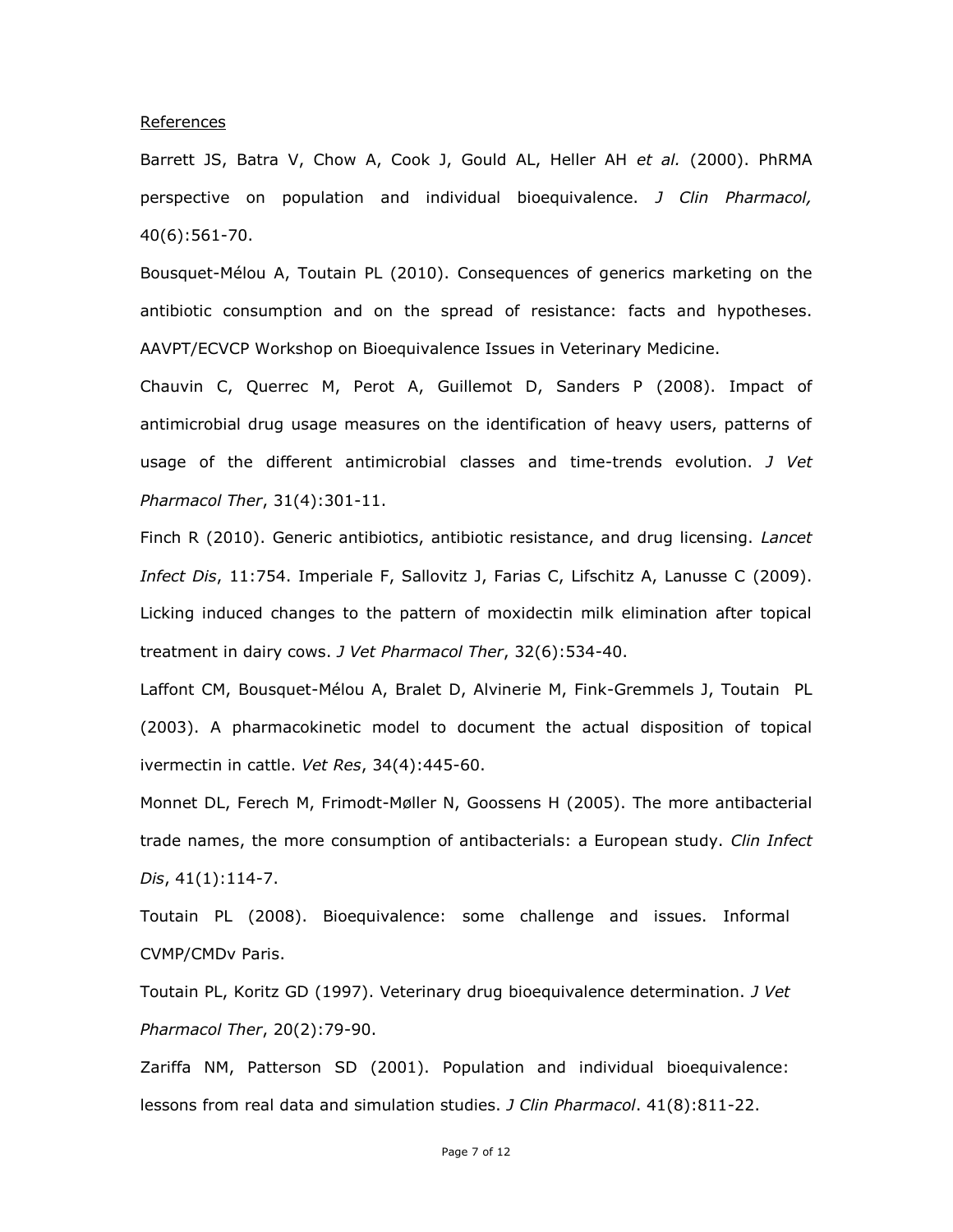Figure 1: *A priori* bioequivalence limits should be determined based on clinical, not statistical grounds. The decision should be driven by (i) the shape of the exposureeffect relationship [A] and [B], and (ii) the width of the therapeutic window [C] and  $[D]$ .

The steeper the exposure-effect relationship, the higher the magnitude of effect related to a 20% difference in AUC.

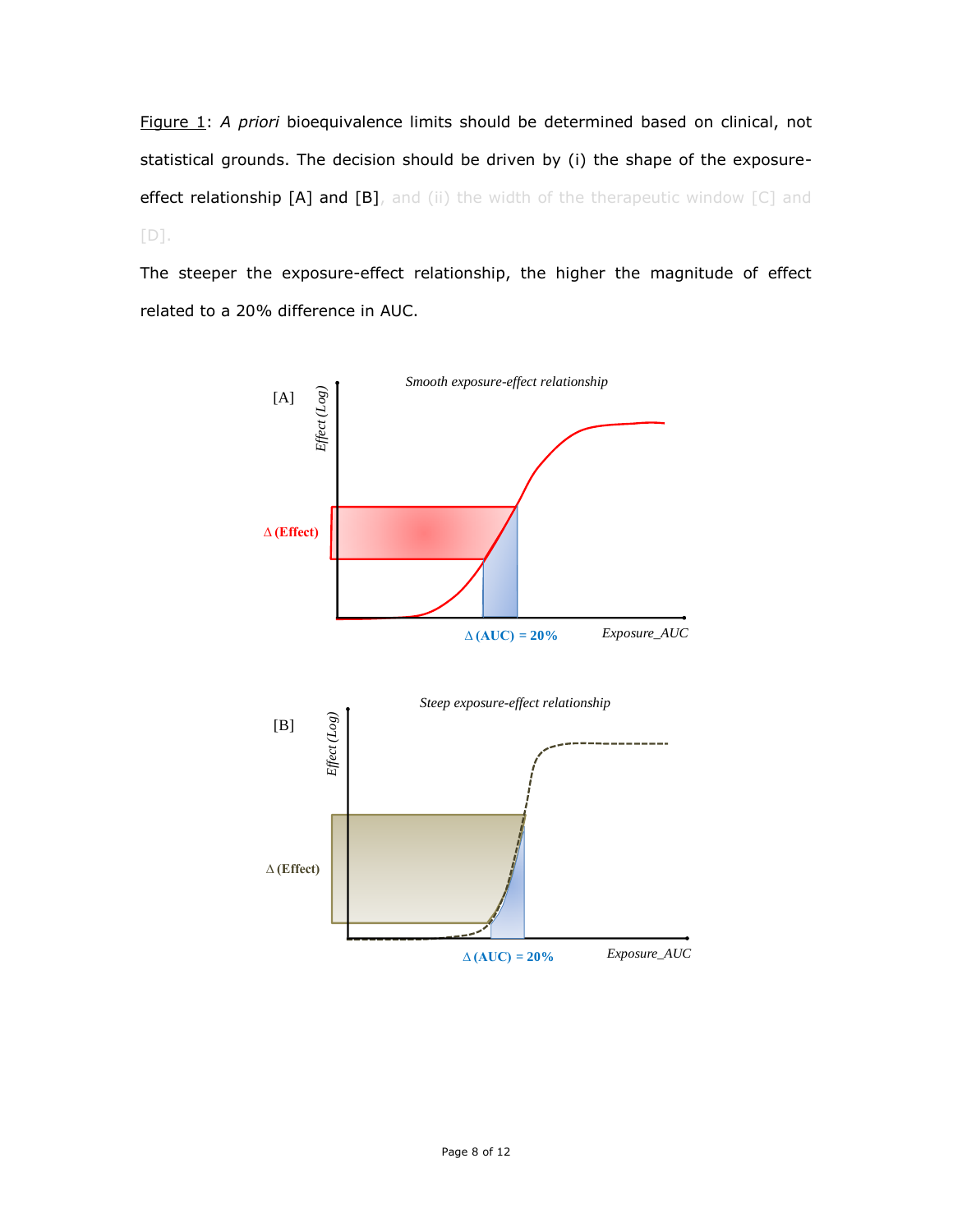Figure 1 (cont'd): *A priori* bioequivalence limits should be determined based on clinical, not statistical grounds. The decision should be driven by (i) the shape of the exposure-effect relationship [A] and [B], and (ii) the width of the therapeutic window [C] and [D].

The narrower the therapeutic window, the greater the risk that a 20% difference in AUC leads to sub-therapeutic or toxic exposures.

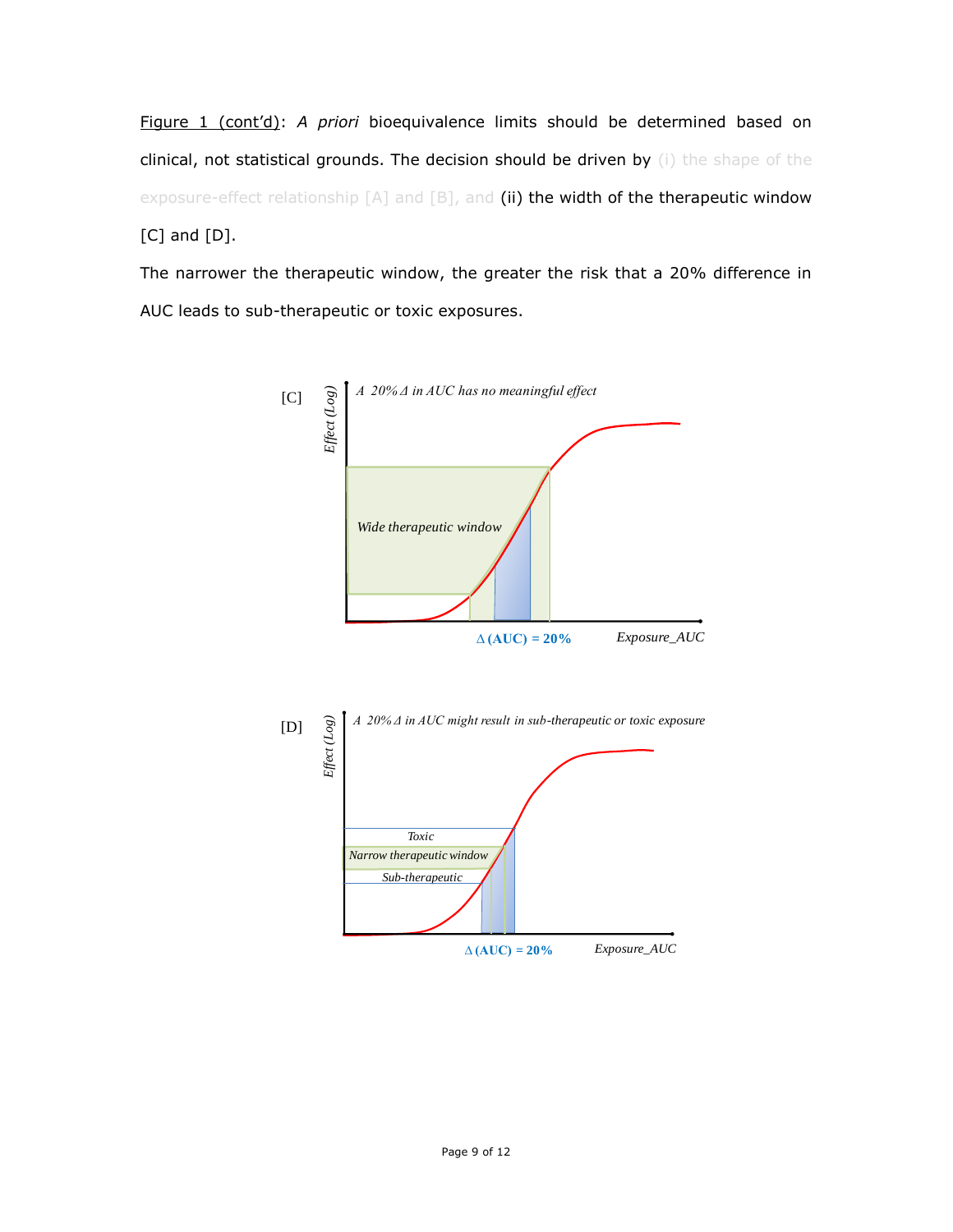Figure 2: Comparison of moxidectin (MXD) availabilities in plasma and milk, expressed as partial areas under the plasma and milk concentration *vs.* time (AUC (0–  $_5$  days)  $\pm$  1standard deviation) after pour-on administration (500 µg/kg) in lickingrestricted (5 days licking restriction period) and free-licking dairy cows (n: 5).

\*: p-value < 0.05 (source: Imperiale *et al.,* 2009).

According to the authors, licking restriction caused a significant decrease in moxidectin availability, both in plasma and milk matrixes. They concluded that licking had a considerable effect on the disposition of MXD after topical application in dairy cows.

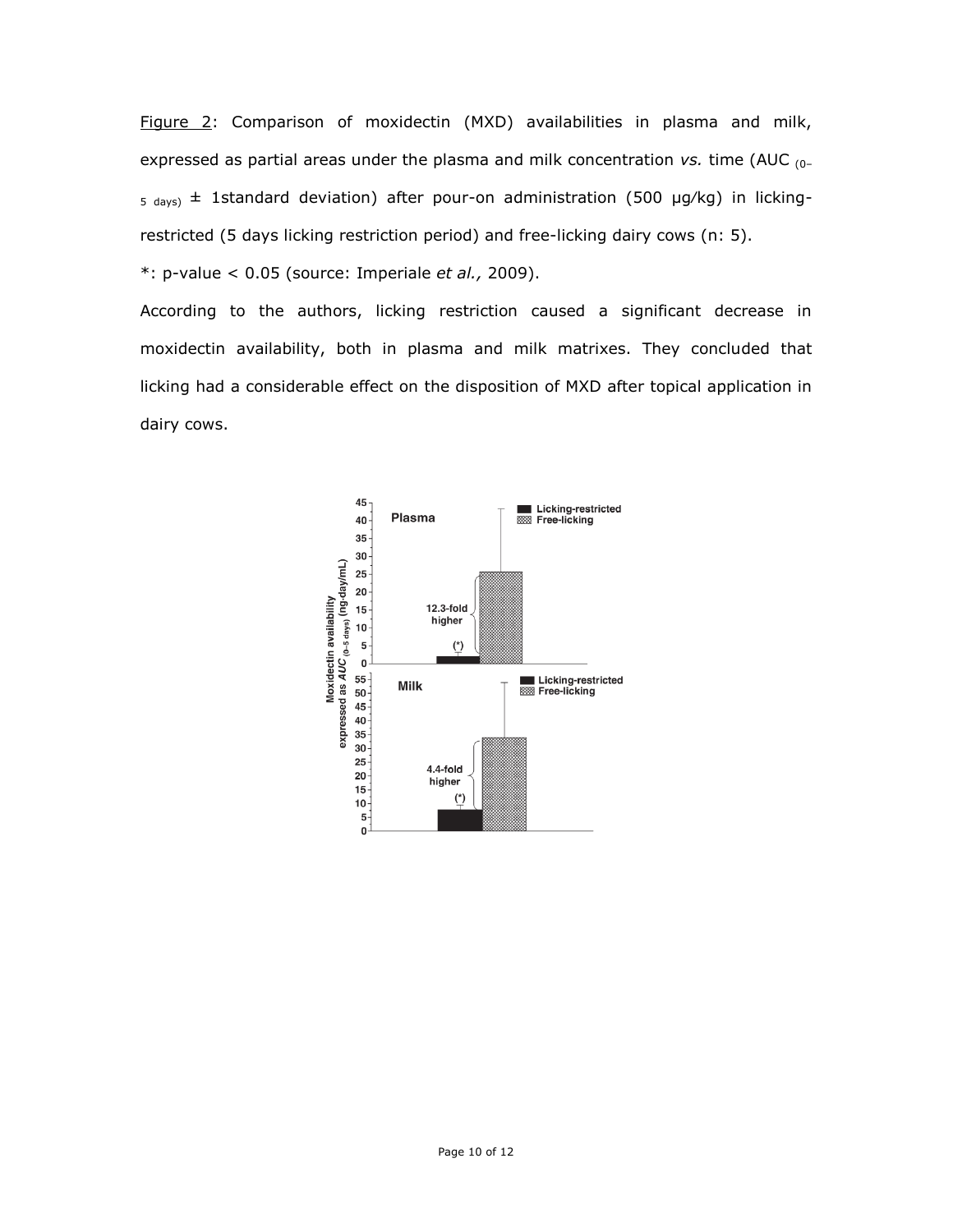Figure 3: Endectocide (undisclosed compound) relative efficacy (RE) after pour-on application in free *vs.* tethered cattle (source: internal data). EPG: Egg count Per Gram.

RE on Ostertagia was null in tethered conditions, while almost complete in untethered conditions. For Cooperia, RE was two (at a 10 mg/kg dose) to three (at a 5 mg/kg dose) times greater in free cattle.

|                   | Efficacy % |            |
|-------------------|------------|------------|
|                   | Cooperia   | Ostertagia |
| 10 mg/kg tethered | 46.4       |            |
| 10 mg/kg free     | 99.8       | 100        |
| 5 mg/kg tethered  | 39.3       |            |
| 5 mg/kg free      | 99.8       | 99.7       |

*RE = 100\* (EPG before treatment – EPG after treatment) EPG before treatment*